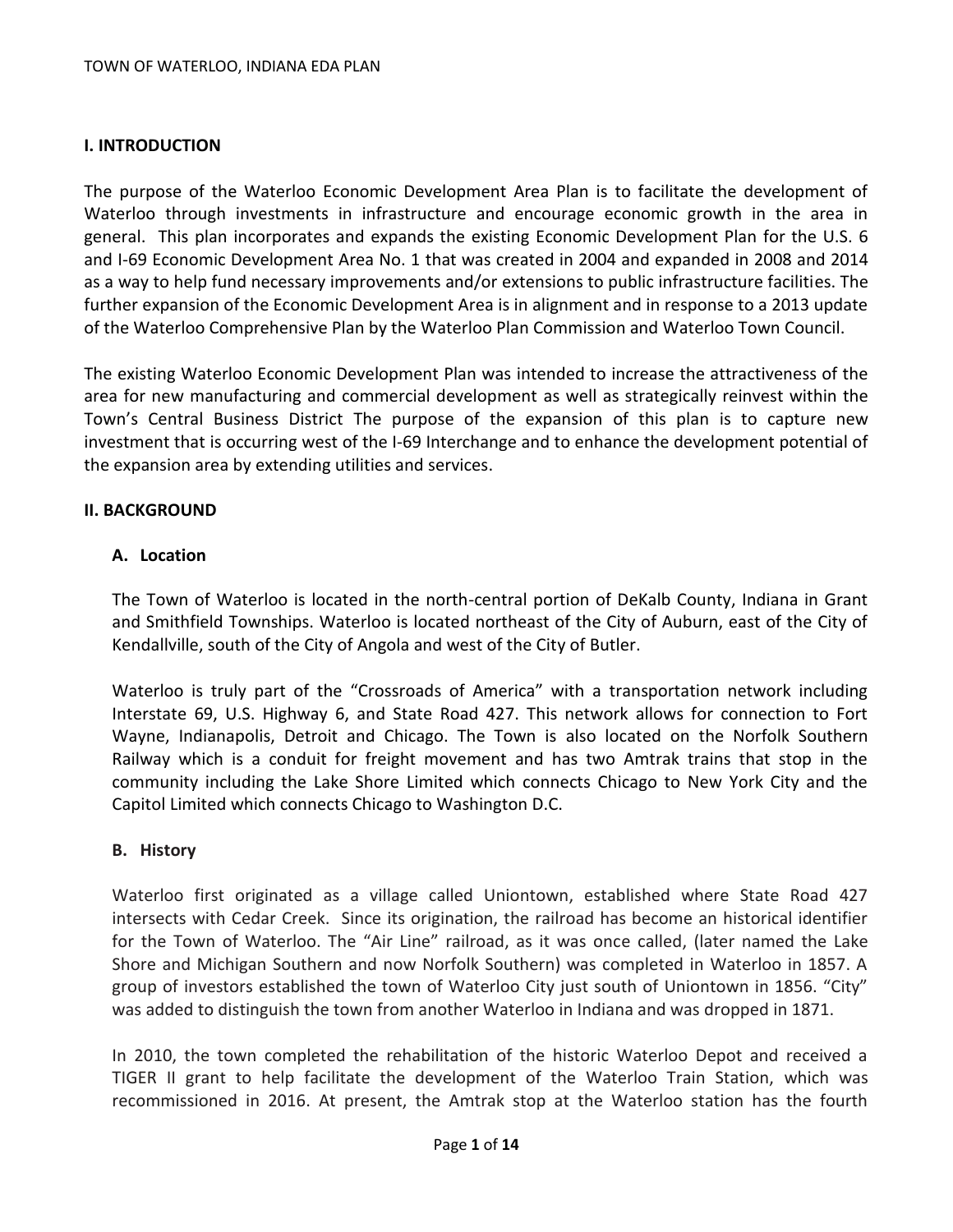highest ridership of any Indiana station after the much larger cities of Indianapolis, Lafayette and South Bend. Railroads continue to contribute to the economic vitality of Waterloo and DeKalb County. A primary reason for the location of Steel Dynamics, Inc. and its satellite industries was the convergence of three railroads in DeKalb County. The railroads provided the birth of the town and continue to maintain its social and economic vitality after one hundred and fifty years.

## **C. Demographic Overview**

Table 1 provides a demographic overview of the Town of Waterloo comparing 2000 to 2010 data. This provides a snapshot of Waterloo's economic situation. The Town of Waterloo had a slight increase in population but during the same period the number of households decreased. The median household income and per capita income decreased, as well as, the percentage of the per capita income as compared to the nation average. The percentage of persons' unemployed and those below the poverty line increased substantially.

|                         | 2000     | 2010     | Change   |
|-------------------------|----------|----------|----------|
| Population              | 2,200    | 2,242    | 1.9%     |
| Number of               | 832      | 809      | $-2.8%$  |
| <b>Households</b>       |          |          |          |
| Median Household        | \$39,831 | \$36,051 | $-9.5%$  |
| Income                  |          |          |          |
| Per Capita Income       | \$16,248 | \$14,322 | $-11.9%$ |
| Per Capita Income       | 83.7%    | 74.1%    | $-11.5%$ |
| as a % of               |          |          |          |
| <b>National Average</b> |          |          |          |
| # of Persons            | 2.9%     | 15.2%    | 424.1%   |
| Unemployed              |          |          |          |
| Percentage of           | 7.9%     | 21.3%    | 169.6%   |
| Persons Below           |          |          |          |
| Poverty Level           |          |          |          |
| Median Age (years)      | 30.6     | 31.5     | 2.9%     |

### **Table 1: Waterloo Demographic Overview**

# **D. Waterloo Comprehensive Plan, 2013 – Community Vision**

The Town of Waterloo completed a new comprehensive Plan in 2013 that provides a detailed economic development and growth section that covers the regional context, a market analysis of the primary trade area and trade area comparison communities, capacity, commercial development, and industrial development.

The community vision established by the plan is as follows: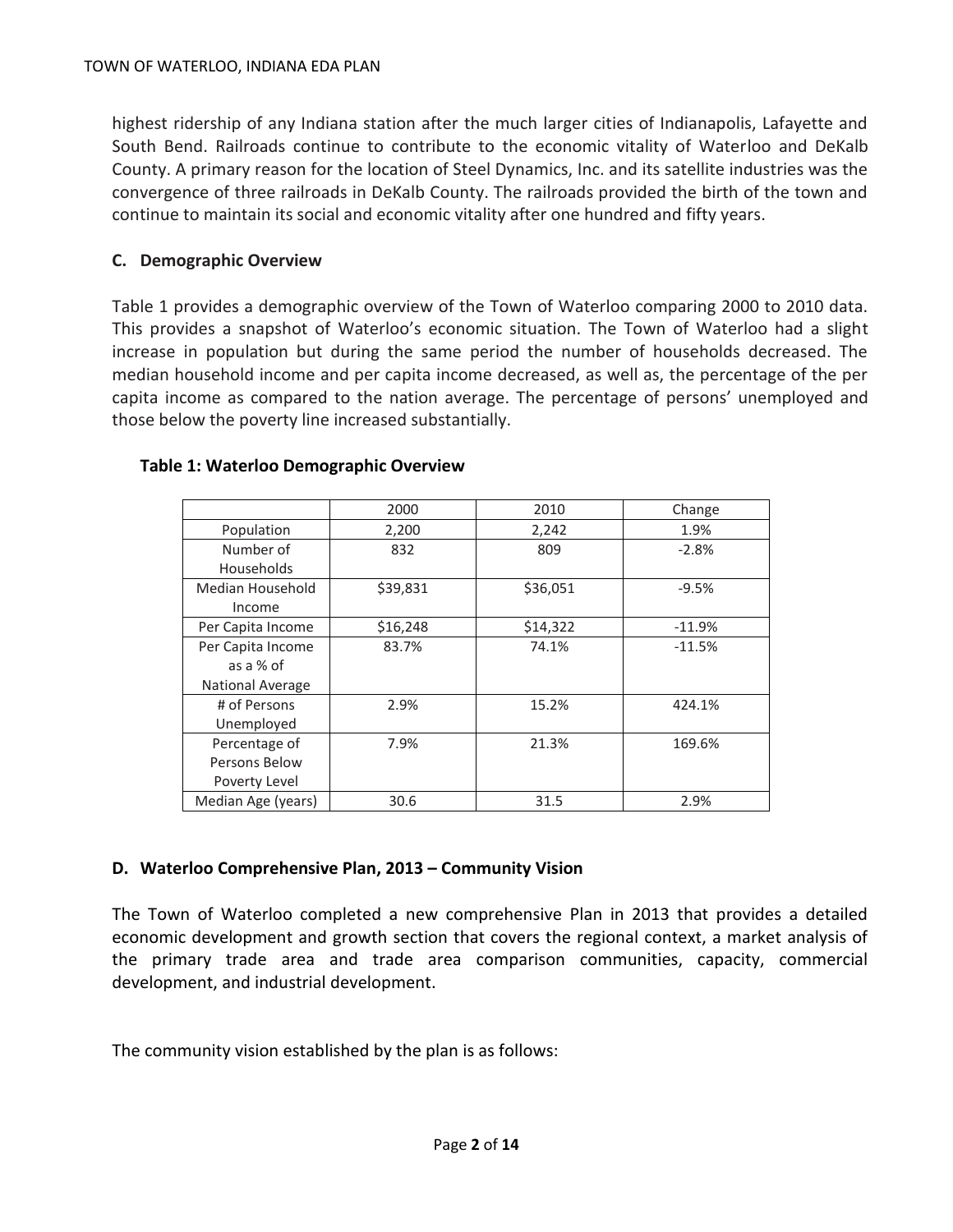*The Town of Waterloo will strive to be a livable community that enhances the quality of life of residents and promotes sustainable growth while maintaining its rural character and rich transportation heritage.*

*We envision the Town of Waterloo…*

*As a community that values and preserves its history and culture associated with the road and rail transportation and enhances the future development of the community by capitalizing on that history.*

*As a livable community that values existing town amenities and infrastructure, and invests in amenities and infrastructure that meet future needs.*

*As having a growing and diverse economy that provides sustainable development that retains the town's rural character while serving the needs of its citizens.*

*As a collaborative, cohesive community that builds partnerships that will work collectively to build on assets and improve the quality of life for community residents.*

*As a desirable community to live, work and play because the community values its neighborhoods, open space, transportation systems and recreational opportunities.* 

The *Waterloo Comprehensive Plan, 2013* lists tax increment financing as a financial tool for local governments to pay for infrastructure or other improvements as designated in an economic development plan. "The Town of Waterloo currently has a TIF District in the Industrial Park area managed by the Redevelopment Commission. Future districts (or expansion of existing) may prove beneficial to areas within the Town where future capital needs and growth is anticipated to occur."

The Waterloo Industrial Park (WIP) is an area located at the southeast intersection of U.S. 6 and I-69, accessible from U.S. 6. The area is served by sewer and water utilities provided by the Town. Additional privately owned undeveloped parcels of land are located adjacent to the park. The park has seen continued growth and development in recent years. Most recently has been the location and expansion of MetalX. With an existing green industry presence in the Waterloo Industrial Park area, Waterloo has the potential to market to business & industry that provides employment in green goods and services.

Interest has also increased for property to the west of the Waterloo Industrial Park at the northwest side of U.S. 6 and I-69 interchange. Development plans in this area are causing a demand for public utilities.

Within Waterloo, existing commercial development is focused in the downtown from the intersection of U.S. 6 and S.R. 427 and heads south two blocks beyond the railroad tracks, at the I-69 Interchange and along U.S. Route 6 from I-69 to Center Street. Waterloo has targeted Center Street from U.S. 6 to VanVleek Street as an area with potential for revitalization and investment to complement the Waterloo Train Station as well as the downtown.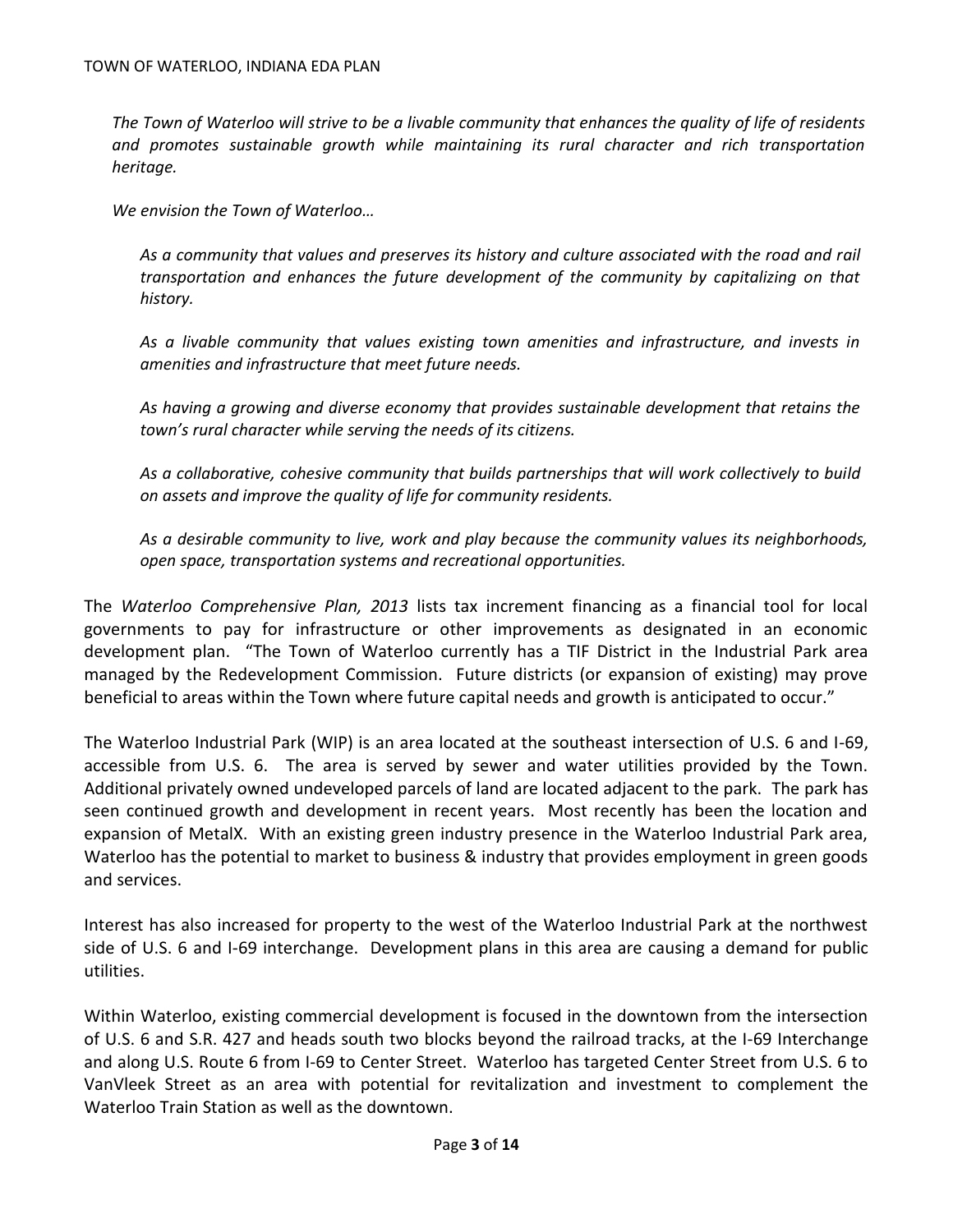## **III. WATERLOO ECONOMIC DEVELOPMENT AREA**

The Waterloo Economic Development Area Plan covers an area within the Town of Waterloo, Indiana and in parts of currently unincorporated Grant and Smithfield townships, in DeKalb County, State of Indiana. The map and legal description of the Economic Development Area is provided in Attachment A and a list of parcels is provided in Attachment B.

Existing zoning reflects this use as heavy industry in the western portion of the EDA which includes the Industrial Park, Light and Heavy Industry in the area west of I-69, General Business is located along U.S. 6 both east and west of I-69, Central Business is located in the downtown and light industry is located along the railroad south and east of the downtown. Neighborhood Business zoning currently exists along the west side of Center Street between U.S. 6 and Van Vleek Street, designating this corridor for future commercial use in the comprehensive plan to complement the Train Station improvements.

The allocation area established for the purpose of collecting tax increment financing revenue from any increase in assessed value will correspond with the boundaries of the economic development area.

## **IV. PROJECTS WITHIN THE ECONOMIC DEVELOPMENT AREA**

## **A. Past, Present & Future Projects**

Below is an explanation of projects to be completed within the EDA. A map showing the location of future projects is provided in Attachment C.

### *1. Water*

The existing water distribution infrastructure system for Waterloo community consists of 4-inch, 6 inch, 8-inch, 10-inch, and 12-inch water mains. Some are cast iron, ductile iron, C900 plastic and SDR 21 plastic going back to the 1930s. The Town has two water towers with a capacity of 200,000 gallons each. The water plant is a pressure filtration system constructed in 1980. It is rated at 275 GPM. There are 112 public hydrants in town. As of 2012, water user rates are \$5.83 per thousand based on 5,000 gallons of usage.

The "Water Utility Improvements Study" was conducted by GAI Consultants in 2002. Since that time, several projects have been completed by the Town and the plan was updated in 2016 by Jones & Henry. There are several other projects yet to be completed that are in the Economic Development Area. Addressing these projects will improve water pressure, capacity and connectivity of mains to improve service to both the commercial areas and residential users.

At the present time, Waterloo has a 16 inch water line along U.S. 6, which stops at Covington Box. A 10 inch line that runs along Lincoln Street to N. Commerce Drive (County Road 31), the line turns north and becomes a 12 inch line. It goes through the industrial park along Executive Boulevard and Industrial Parkway. However, it stops at U.S. 6. A water tower, with capacity of 200,000 gallons, also serves the industrial park area. It is located at the intersection of N. Commerce Drive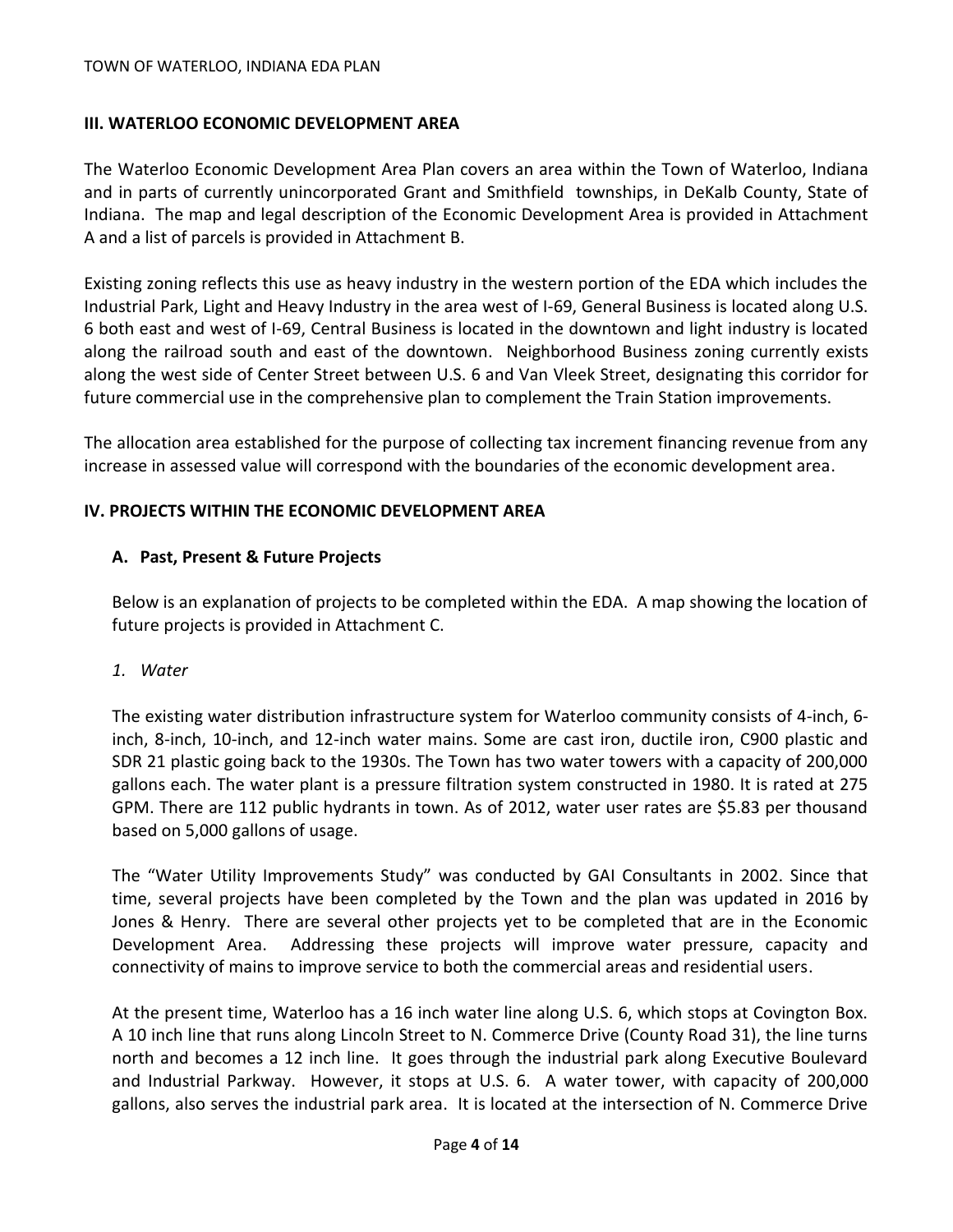(County Road 31) and Executive Boulevard. The current water distribution system has a gap in its service area of approximately 0.75 mile, between the line ending at Covington Box and the lines serving the present Waterloo Industrial Park. This gap encompasses over 100 acres of land within Town limits.

Water improvements include a 12-inch water main that was built using TIF funds through a bond purchased by MCM Management in 2008, along S. Commerce Drive (County Road 31 south of the railroad tracks) to serve the former Waterloo Recycling Center, now the MetalX facility. Recent development plans are causing demand for water service west of I-69 at U.S. 6 and a property owner has offered private funds to lower Waterloo's contribution to extend the service in 2017.

Future improvements to the town's water infrastructure within the Economic Development Area are included in Table 2.

|   |                                                                | Source of<br><b>Estimate</b> | <b>Estimated</b><br>Cost |             | Grant<br>Ratio | Waterloo<br><b>Share</b> | <b>Project</b><br><b>Schedule</b> |
|---|----------------------------------------------------------------|------------------------------|--------------------------|-------------|----------------|--------------------------|-----------------------------------|
|   | Repainting of Water Tower No. 2                                | N. Noe                       | S                        | 250,000     | 0%             | 100%                     | TBD                               |
|   | Water Main Extension west of I-69 & US 6                       | J&H                          | S                        | 500,000     | 50%            | 50%                      | 2017                              |
| 3 | Water Main Extension from I-69 west to CR 27                   | J&H                          | S                        | 133,000     | 0%             | 100%                     | 2017                              |
| 4 | Expand Water Treatment Plant & Supply Improvements             | J&H                          |                          | \$1,421,000 | 80%            | 20%                      | 2020                              |
| 5 | Water Main (16") -- along U.S. 6 (Cov Box to Industrial Pkwy.) | J&H                          | S.                       | 653.000     | 0%             | 100%                     | TBD                               |
| 6 | 3rd Water Tower – or raising Tower No. 2                       | J&H                          |                          | \$2,000,000 | 0%             | 100%                     | TBD                               |
|   | Water Main Replacement -- Maple Street                         | GAI                          | \$                       | 200.000     | 0%             | 100%                     | TBD                               |
| 8 | Water Main Extension -- Best Street                            | J&H                          | Ś                        | 77,000      | 0%             | 100%                     | TBD                               |
| 9 | Water Main Loop -- Washington Street                           | GAI                          | S                        | 181.000     | 0%             | 100%                     | TBD                               |

#### **Table 2: Future Water Projects**

### *2. Sanitary Sewer*

The town's existing primary sanitary sewer collection system was originally constructed in 1961. The system was designed as a combined sanitary and storm sewer system, with several combined sewer overflow (CSO) locations to divert excess flows to Cedar Creek during storm events. The system has various sized sanitary sewer pipes (6", 8", 10", and 12") and combined sewer pipes (12", 18", 21", and 24"). Nine lift stations are located throughout town. The treatment plant has a capacity of 0.369 million gallons per day. The annual average drinking water usage is .141 MGD and the annual average daily wastewater usage is .298 MGD.

According to the "Waterloo Sanitary Sewer Inflow and Infiltration Reduction Plan (2010)" completed by Jones and Henry Engineering, the collection system was never designed to convey large wet weather flows to the wastewater treatment plant and the collection system is not allowed to overflow during wet weather events except at the wastewater treatment plant. Consequently, the Town is faced with the problem of reducing infiltration and inflow within a collection system that was designed specifically to promote infiltration and inflow.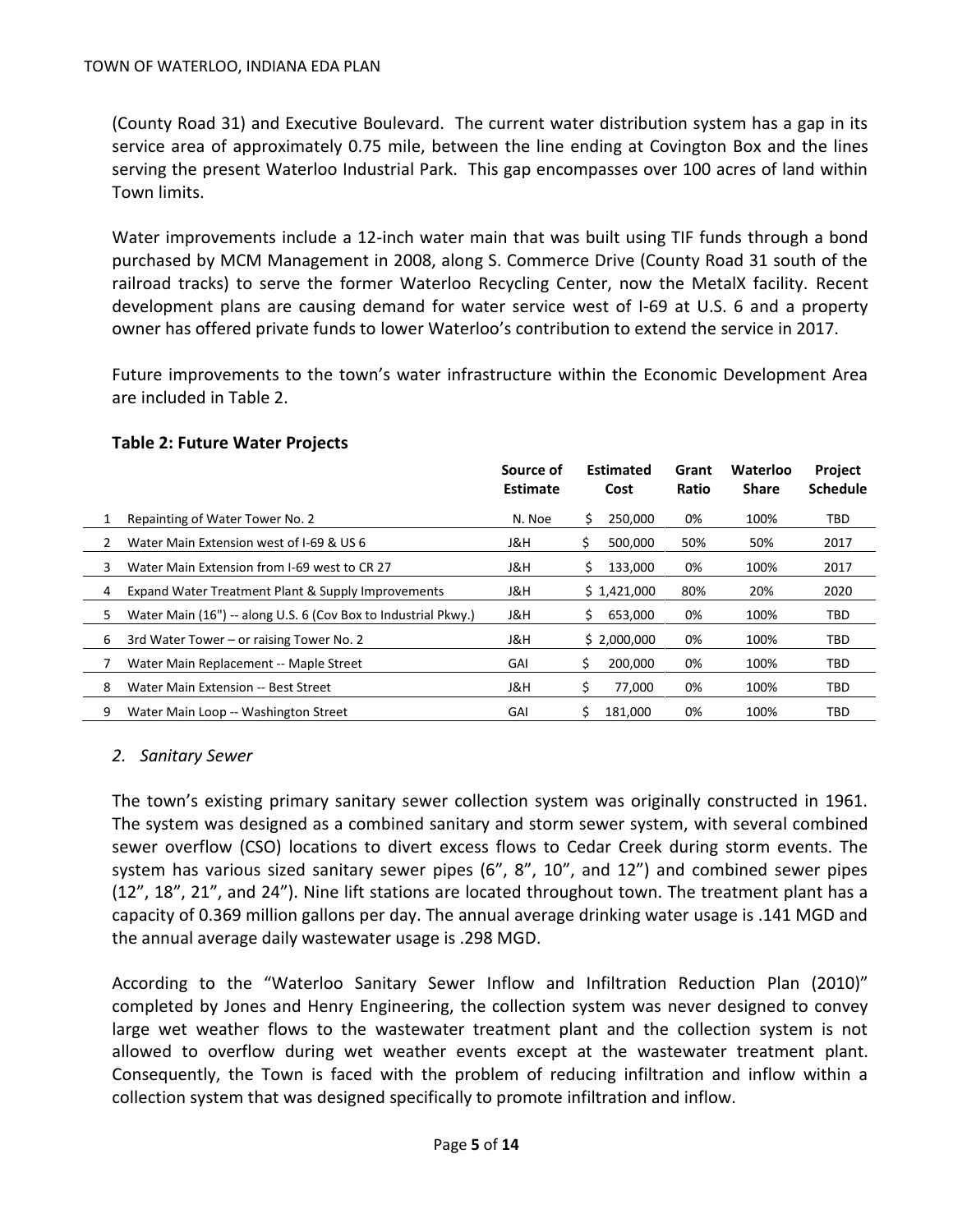The "Waterloo Sanitary Sewer Inflow and Infiltration Reduction Plan (2010)" outlined thirteen potential project areas throughout the community that if addressed, would help reduce inflow and infiltration issues. These projects would also help the Town address issues outlined in the IDEM Agreed Order. Several of the recommended improvements were addressed through a Community Focus Fund grant in 2011. Some projects still need addressed and a couple are located in the Economic Development Area.

The Town has also identified several areas for future sanitary sewer extensions and upgrades, including projects also located in the Economic Development Area. Gravity lines serve the existing Waterloo Industrial Park. TIF funds will be used for construction of a 6-inch diameter force main in 2017 to replace a 3-inch diameter force main that pumps the sewage easterly into a gravity line. The force main runs south from U.S. 6 along Industrial Parkway, Executive Boulevard, N. Commerce Drive/County Road 31, and County Road 26/Lincoln Street. Increasing the capacity of the force main will enable growth in the WIP and area west of I-69. The lift station is located at U.S. 6 and Industrial Parkway. The same gap exists along U.S. 6 in the service area for the sanitary sewer system as discussed above for the water system.

A sanitary lift station and 3-inch force main were built using the TIF bond referenced above in 2008 along S. Commerce Drive (County Road 31) going south of the railroad tracks. A 6-inch force main was also installed two feet west of the 3-inch force main for future use when the additional capacity is needed.

In 2012, a private developer worked with the Town to extend sewer lines west under I-69 and north to U.S. 6. In 2016, this extension was released to the Town. Plans are set for expansion of this sanitary sewer main to other property owners between I-69 and CR 27 in the next few years.

A detailed list of future sanitary sewer capital improvement project needs is listed below.

|    |                                                                      | Source of<br><b>Estimate</b> | <b>Estimated Cost</b> | Grant<br>Ratio | Waterloo<br><b>Share</b> | Project<br><b>Schedule</b> |
|----|----------------------------------------------------------------------|------------------------------|-----------------------|----------------|--------------------------|----------------------------|
| 1  | Add SCADA System -- Lift Station                                     | Quote                        | 15,000<br>S           | 0%             | 100%                     | 2017                       |
| 2  | Extend Sanitary Sewer from I-69 west to CR 27                        | J&H                          | S.<br>255,000         | 0%             | 100%                     | 2019                       |
| 3  | Upgrade Waterloo Industrial Park Lift Station                        | Nodine                       | 92,000<br>S.          | 0%             | 100%                     | TBD                        |
|    | Replace San. Sewer -- along W. Douglas St. (Center St.) - along West |                              |                       |                |                          |                            |
| 4  | St. (Railroad Tracks)                                                | J&H                          | \$364,000             | 0%             | 100%                     | 2017                       |
|    | Replace San. Sewer -- along Grant St. (Lincoln St.) - behind houses  |                              |                       |                |                          |                            |
| 5  | (Cov. Box)                                                           | J&H                          | \$233,000             | 0%             | 100%                     | TBD                        |
|    | Replace San. Sewer -- along Grant St. (U.S. 6 to line behind houses  |                              |                       |                |                          |                            |
| 6  | along Lincoln St.)                                                   | Nodine                       | \$200,000             | 90%            | 10%                      | 2016                       |
|    | Add San. Sewer -- South of UPS (between Industrial Pkwy & N.         |                              |                       |                |                          |                            |
|    | Commerce Dr.)                                                        | Nodine                       | \$200,000             | 0%             | 100%                     | TBD                        |
| 8  | Replace Waterloo Industrial Park Force Main                          | J&H                          | \$350,000             | 0%             | 100%                     | 2017                       |
| 9  | Add Force Main -- along U.S. 6 (C.R. 24 to Grant St.)                | Nodine                       | \$1,200,000           | 0%             | 100%                     | TBD                        |
| 10 | Wastewater Treatment Plant Improvements                              | Sturtz                       | \$<br>300,000         | 0%             | 100%                     | TBD                        |

### **Table 3: Future Sanitary Sewer Projects**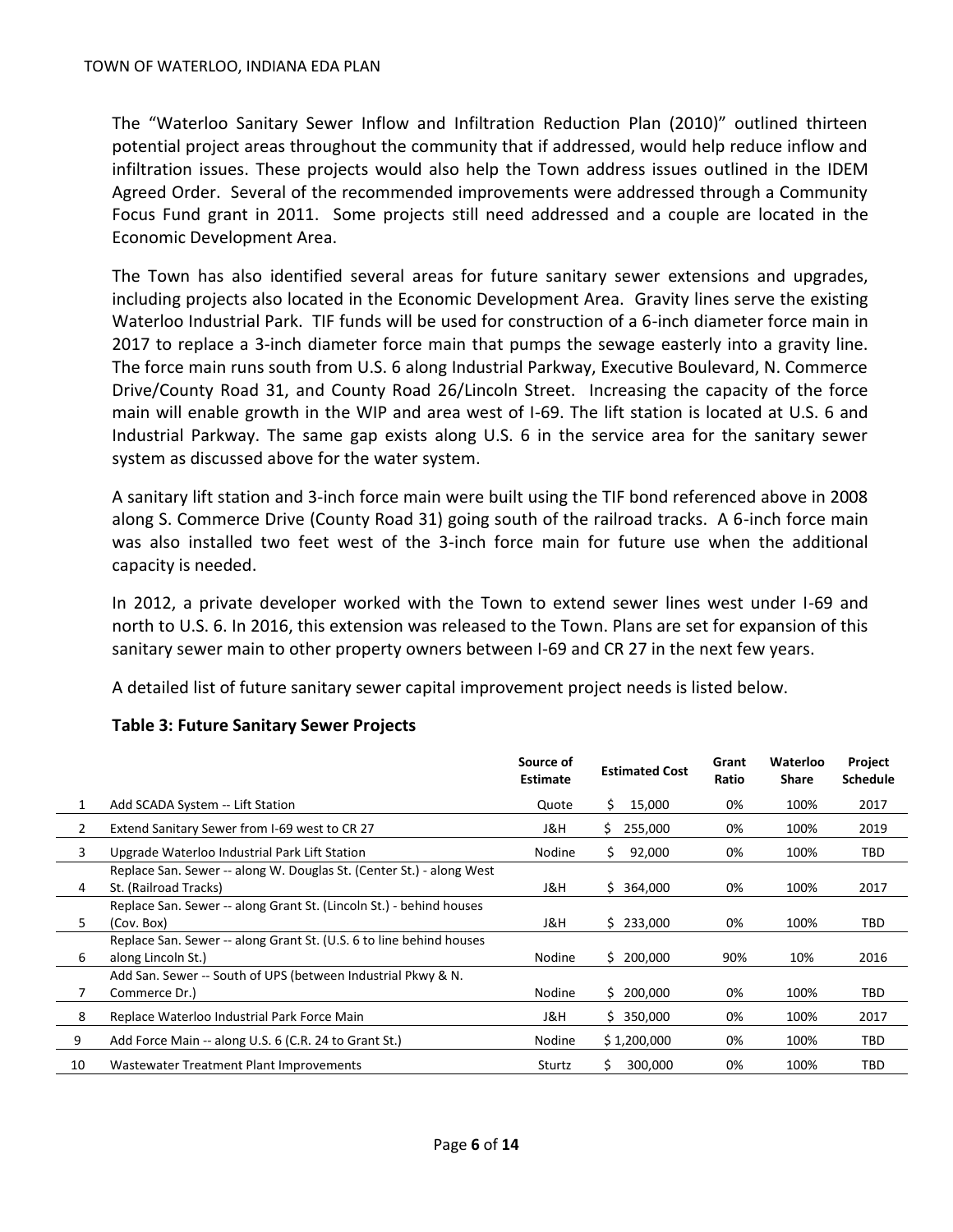# *3. Stormwater*

Stormwater drainage within the Town boundaries is addressed through a mostly separated drainage system. Within the community, there are businesses and industries that have parking lots that drain into storm lines and homeowners that have sump pumps that drain into lines as well. There is no charge for this service.

It is general practice within the Town for new site developments to limit stormwater runoff from a site to be no more than the runoff from the site prior to development. This means that any growth on these sites that increases the runoff, (adding parking areas and buildings), should be addressed through on site detention or retention facilities, such as ponds or underground storage. Stormwater removal may need to be addressed as businesses develop in the expansion area west of I-69. Some retention ponds exist but the impacts of growth are yet to be determined.

A Community Focus Fund grant was utilized in 2016 to reduce infiltration in the sanitary system and improve flooding and runoff in the industrial area between Lincoln Street and U.S. 6, along Grant Street near Charleston Metals.

Stormwater projects within the Economic Development Area have been identified by the town as detailed below

|   |                                           | Source of<br><b>Estimate</b> | <b>Estimated</b><br>Cost |         | Grant<br>Ratio | Waterloo<br><b>Share</b> | <b>Project</b><br><b>Schedule</b> |
|---|-------------------------------------------|------------------------------|--------------------------|---------|----------------|--------------------------|-----------------------------------|
|   | Upgrade 3 Stormwater Basins in W.I.P.     | Nodine                       |                          | 200.000 | 0%             | 100%                     | TBD                               |
|   | Grant St. Manholes (Sewer Area C)         | J&H                          |                          | 150.000 | 0%             | 100%                     | 2016                              |
|   | Center, Oak, Railroad (Sewer Area F)      | J&H                          |                          | 50.000  | 0%             | 100%                     | TBD                               |
| 4 | Potential Stormwater Impacts west of I-69 | TBD                          |                          |         | 0%             | 100%                     | TBD                               |

### **Table 4: Future Stormwater Projects**

### *4. Roads*

Existing roads within, or bordering the industrial portion of the Economic Development Area include U.S. 6, North and South Commerce Drive (County Road 31), Industrial Parkway, and Executive Boulevard. These roads are sufficient for their intended purposes and levels of traffic, but may require maintenance that could be paid for with TIF funds.

Part of N. Commerce Drive was rebuilt between Executive Boulevard and the railroad tracks in 2009 using the Town's repaving budget for that year due to observed deterioration resulting from the increase in truck traffic going to the then Waterloo Recycling Center, now MetalX. S. Commerce Drive was rebuilt, using the TIF bond referenced above, from the railroad tracks going south to the southerly property line of the former Waterloo Recycling Center, now MetalX. In 2016, the Town utilized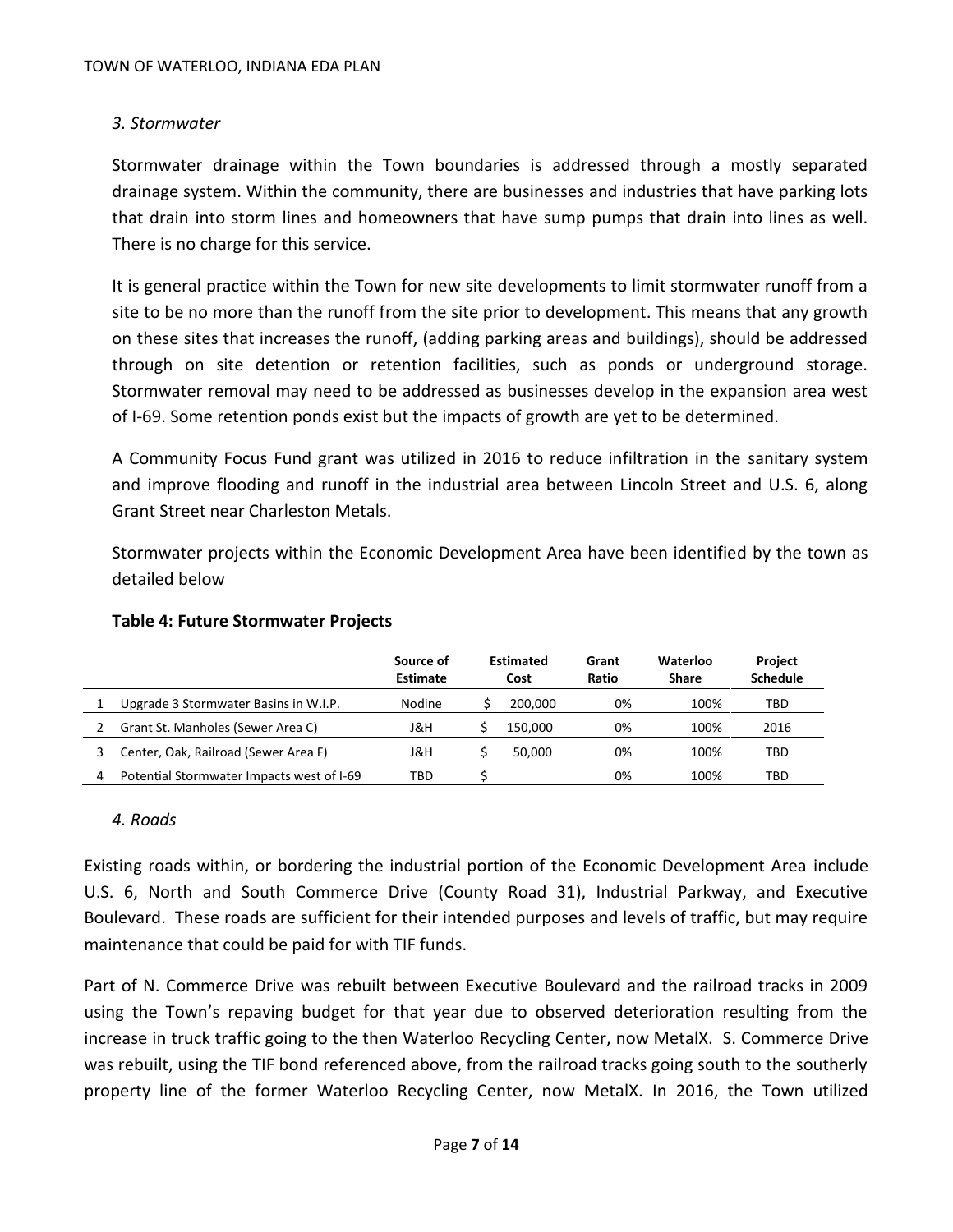Community Crossing funding to reconstruct S. Commerce Drive from the south boundary of the MetalX entrance to CR 28 and diverted drainage.

The town received funds from the Indiana Department of Transportation to make improvements to the intersection of North Commerce Drive and U.S. 6 to accommodate additional traffic accessing industrial facilities. Improvements included a new dedicated right turn for the eastbound approach on U.S. 6, a dedicated turn on the westbound approach for U.S. 6 and a dedicated turn on Commerce Drive for the northbound approach. Construction was completed in 2015.

The town reclassified Center Street from U.S. 6 to S. Wayne Street to a Major Collector. This route is used as one of the main north/south routes through town, second to 427. In addition, with the development of the Waterloo Train Station along this area, increased roadway use and redevelopment of the area is anticipated. Milling/repaving, sidewalk and streetscape enhancements along VanVleek between Wayne Street and Sheridan were completed to enhance the look and feel of Train Station improvements along Center Street to the rest of the downtown. The town is exploring the development of a pedestrian corridor along with improved sidewalks/bike lanes/ or a trail and streetscape improvements.

### **Table 5: Future Street Projects**

|   |                                                             | Source of<br>Estimate | <b>Estimated</b><br>Cost | Grant<br>Ratio | Waterloo<br><b>Share</b> | Project<br><b>Schedule</b> |
|---|-------------------------------------------------------------|-----------------------|--------------------------|----------------|--------------------------|----------------------------|
|   | Intersection Improvements -- U.S. 6 at N. Commerce Dr.      | A&Z                   | \$1,305,000              | 80%            | 20%                      | 2015                       |
|   | Repave Industrial Pkwy & Executive Dr.                      | <b>Nodine</b>         | 100.000                  | 0%             | 100%                     | TBD                        |
|   | Rebuild N. Commerce Dr. -- (U.S. 6 to Executive Dr.& MetalX |                       |                          |                |                          |                            |
| 3 | Entrance to County Road 28)                                 | <b>Nodine</b>         | \$1,000,000              | 0%             | 100%                     | 2015                       |
| 4 | Center St Pedestrian Corridor -- between U.S. 6 & Wayne St. | A&Z                   | \$1,200,000              | 80%            | 20%                      | TBD                        |
|   | Sidewalk and/or bike lane improvements along W. Lincoln     |                       |                          |                |                          |                            |
|   | Street & Commerce Drive                                     | A&Z                   | \$1,000,000              | 80%            | 20%                      | TBD                        |

### **5. Train Station Improvements**

The Town of Waterloo is located along the Norfolk Southern Railway. Amtrak uses the railway for two major passenger transportation routes. The Lake Shore Limited travels from Chicago through the State of New York to Boston. Beyond Waterloo, major stops include: Albany, Syracuse, Buffalo, Erie, Cleveland, and Toledo. The Capitol Limited travels from Chicago to Washington D.C. Stops along this route include: Harpers Ferry, Cumberland, Pittsburgh, Cleveland, Toledo, and South Bend. The Waterloo station is one of the busiest stations in Indiana due to travelers from northeast Indiana and northwest Ohio, specifically the urban area of Fort Wayne. The rail is also a busy freight corridor with approximately 80 to 100 freight trains traveling on the railway daily. The Town has also received a TIGER II grant from the U.S. Department of Transportation and has made it a more safe and pleasurable experience for passengers that come and go from the Amtrak station. Amtrak ridership utilizing the Waterloo stop has exceeded 22,000 this past year. The substantial investment in this regional transit asset provides an opportunity for Waterloo to use the opportunity as a catalyst for additional commercial investment surrounding the Amtrak stop, as well as within the downtown.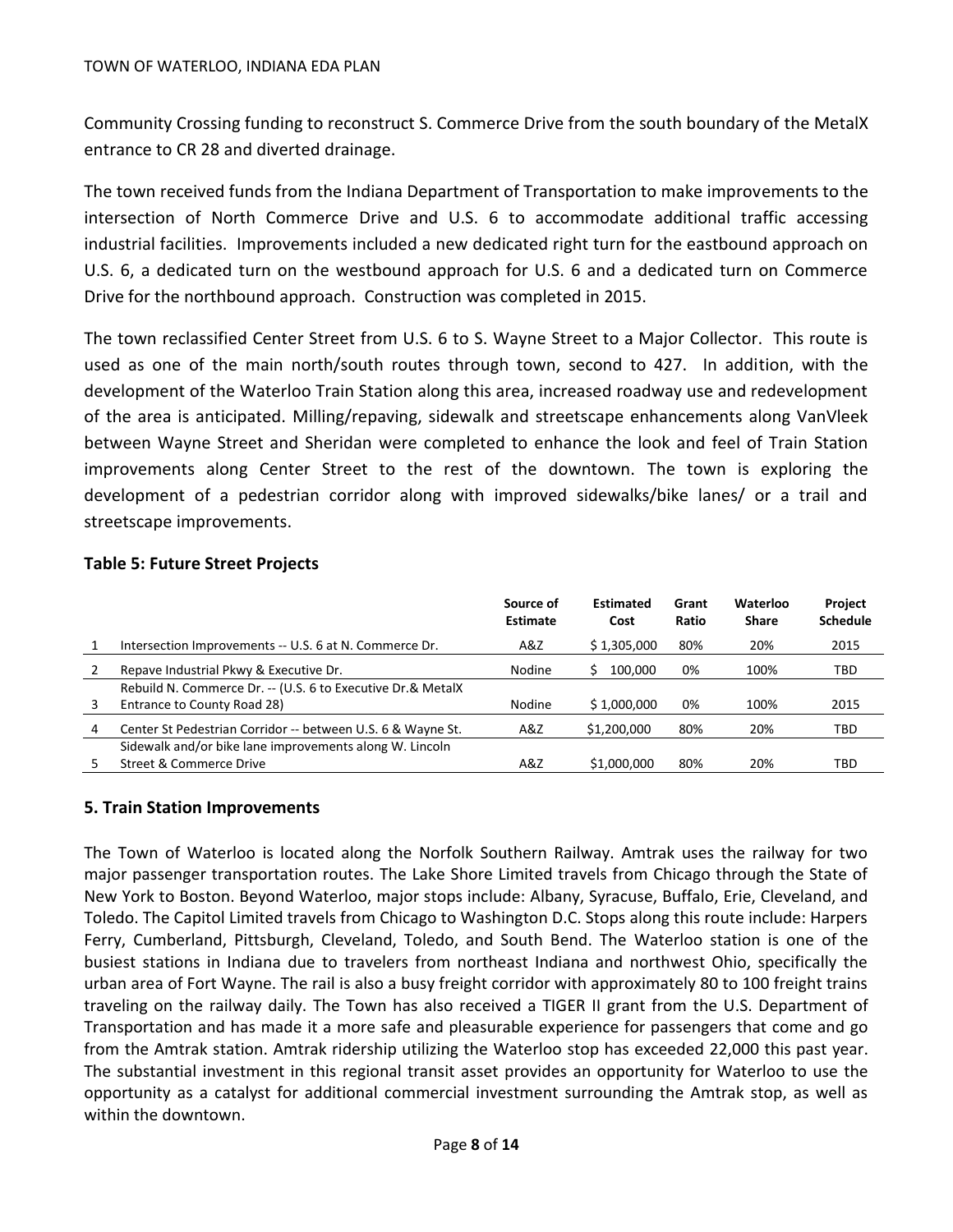The Town moved the historic depot closer to the existing platform to allow for improved passenger access, created new parking, constructed new pathways & ramps, new lighting and controls, and new signage. The project also included drainage improvements, curbs and repaving along VanVleek Street. The budget for this project was \$1,730,117, paid for through the TIGER II grant. A small amount of TIF funds were used for equipment and furnishings to complete this project.

|                                   | Source of<br>Estimate | <b>Estimated</b><br>Cost | Grant<br>Ratio | Waterloo<br><b>Share</b> | Project<br><b>Schedule</b> |
|-----------------------------------|-----------------------|--------------------------|----------------|--------------------------|----------------------------|
|                                   | A&Z.                  |                          |                |                          |                            |
| Train Station Improvement Project | Woenker               | \$1.730.117              | 100%           | 0%                       | 2016                       |
| Complementary/Unanticipated Needs | Sturtz                | 15.000                   | 0%             | 100%                     | 2016                       |

## **6. Downtown Revitalization**

The Waterloo Redevelopment Commission has established downtown revitalization as a priority for the community. The Town wishes to improve the physical appearance of the downtown through façade improvements to structures, streetscape improvements and wayfinding signage. The town seeks to create an overall identity for the Central Business District (CBD) by tying in the identity of Wayne Street to VanVleek and Center Street Train Station improvements. But the Redevelopment Commission recognizes the market is not rebounding for Waterloo downtown buildings, many have been vacant for years and have languished when put up for sale with no buyers. The Redevelopment Commission has set a goal to take control of dilapidated structures to either put them out for developer proposals, improve them for sale or offer incentives for rehabilitation in order to reduce blight and spur private investment.

|   |                                     | Source of<br>Estimate | <b>Estimated</b><br>Cost | Grant<br>Ratio | Waterloo<br><b>Share</b> | <b>Project</b><br><b>Schedule</b> |
|---|-------------------------------------|-----------------------|--------------------------|----------------|--------------------------|-----------------------------------|
| 1 | Downtown Facades                    | Sturtz                | \$200,000                | 80%            | 20%                      | 2017                              |
| 2 | <b>Streetscapes</b>                 | Sturtz                | \$400,000                | 80%            | 20%                      | TBD                               |
| 3 | <b>Wayfinding Signage</b>           | Sturtz                | \$20,000                 | 0%             | 100%                     | TBD                               |
| 4 | Thompson Memorial Park              | Sturtz                | \$100,000                | 0%             | 100%                     | TBD                               |
| 5 | New Town Hall                       | Sturtz                | \$50,000                 | 0%             | 100%                     | 2016                              |
| 6 | Purchase/Rehab vacant CBD buildings | Sturtz                | \$150,000                | 0%             | 100%                     | 2017                              |

# **7. Economic Development Studies & Initiatives**

The Town of Waterloo values the importance of planning and preparing for sustainable growth to occur. A few of the projects identified as a priority in this regard include expansion of the Waterloo Industrial Park, establishing a Certified Shovel Ready Site, developing marketing materials to promote the train station, green industry and downtown, development of a downtown plan as led by Waterloo Main Street, and strategic buy-out of blighted structures – particularly in commercially zoned areas.

The town also seeks to provide financing to assist in providing public infrastructure as needed to incentivize future economic development projects to include roads, sewer, stormwater, water,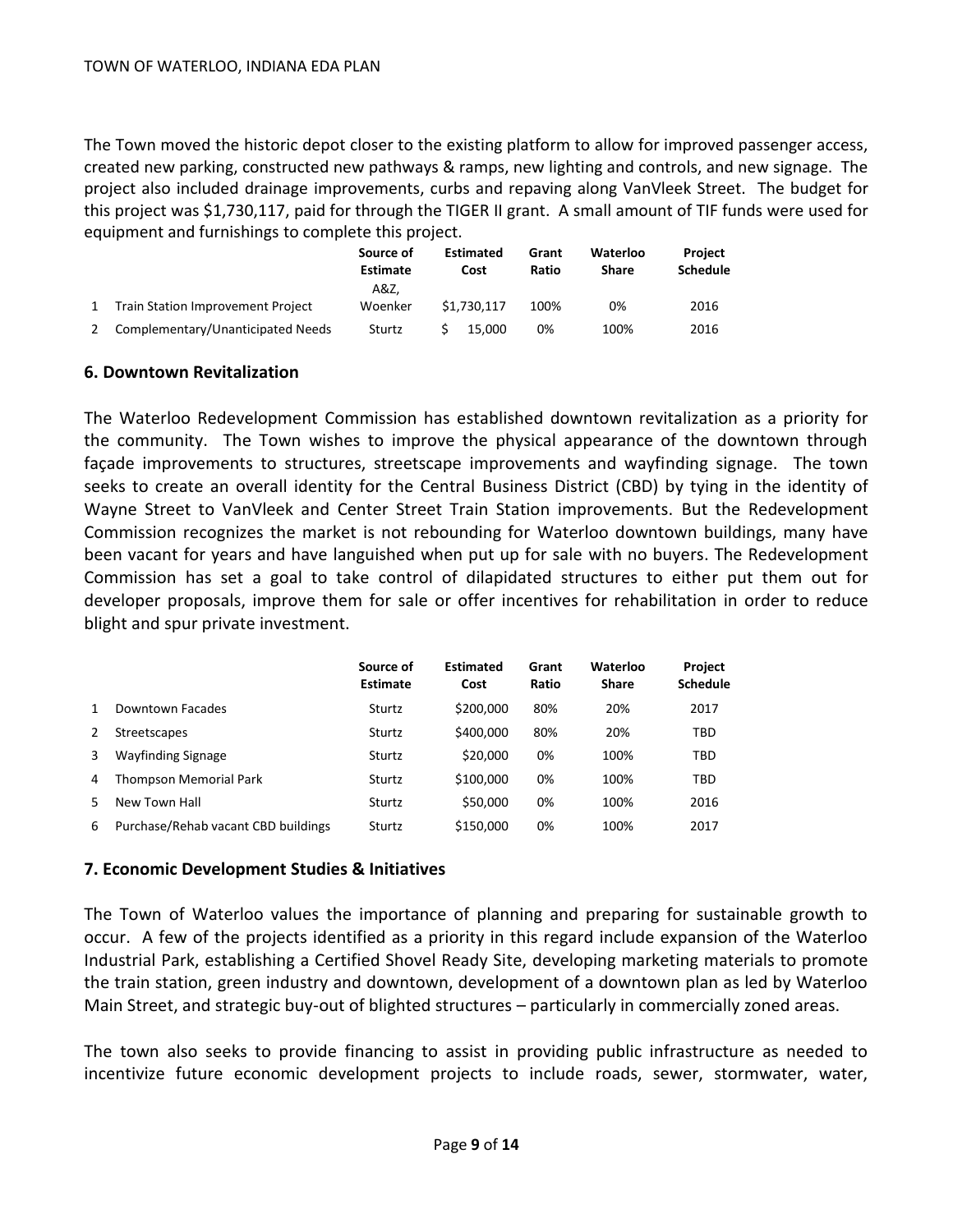communications, energy, and other costs related to project development and construction including but not limited to the projects listed below.

|    |                                                                       | Source of<br><b>Estimate</b> | <b>Estimated</b><br>Cost | Grant<br>Ratio | Waterloo<br><b>Share</b> | Project<br><b>Schedule</b> |
|----|-----------------------------------------------------------------------|------------------------------|--------------------------|----------------|--------------------------|----------------------------|
| A  | Expand Waterloo Industrial Park                                       | Nodine                       | \$50,000                 | 0%             | 100%                     | TBD                        |
| B  | Certified/Shovel-Ready Site (Site location to be decided by PC & RDC) | Nodine                       | \$20,000                 | 0%             | 100%                     | TBD                        |
| C  | Marketing & Outreach - Green Industry/Downtown                        | Sturtz                       | \$30.000                 | 0%             | 100%                     | <b>TBD</b>                 |
| D  | Downtown Plan<br><b>Commercial Related Voluntary</b>                  | Sturtz                       | \$50,000                 | 80%            | 20%                      | TBD                        |
| E. | <b>Buy-Out Program</b>                                                | Sturtz                       | \$100,000                | 0%             | 0%                       | TBD                        |
| F. | Economic Development                                                  |                              | TBD                      | 0%             | 0%                       | TBD                        |
| G  | <b>Broadband Infrastructure</b>                                       | Spectrum                     | \$350,000                | 0%             | 100%                     | TBD                        |

#### **8. Project Summary:**

The further development of the Waterloo Industrial Park and other surrounding businesses to the west of I-69, as well as improvements near the Waterloo Train Station and surrounding area, offer the opportunity for Waterloo to reinvest in the community.

#### **VI. FIVE ISSUES THAT MUST BE ADDRESSED PER STATE STATUTE**

The Economic Development Area Plan must address five issues per Indiana Code 36-7-14. 1) the plan must facilitate job retention and creation or adhere to other purposes of the redevelopment statute, 2) the implementation of the plan should be of public benefit, 3) findings of the plan should demonstrate that the implementation of the plan could not be achieved by regulatory processes or by private enterprise, 4) the plan must benefit the health and safety of citizenry, and 5) the plan must be in agreement with other development and redevelopment plans.

**Issue 1 -** In order to show that the plan facilitates job retention and creation, the plan must show that it will:

- Promote significant opportunities for the gainful employment of its citizenry;
- Attract a major new enterprise;
- Retain or expand a significant business enterprise existing in the boundaries of the unit; or
- Meet other purposes of the redevelopment legislation.

The continued development of the Waterloo Industrial Park will provide meaningful job opportunities, such as those most recently added at MetalX. Since 2012, MetalX has hired 100 employees at the Waterloo facility and owns adjacent land that has recently been annexed for future expansion. Properties to the west of the I-69 Interchange are expanding and will be better poised for expansion for business and industry use once utilities are provided to the area. Techo Bloc is located in the expansion area and has plans to expand offices, manufacturing equipment and hire more employees. These developments have caused them to ask Waterloo for utilities. Another business is planning to expand and a vacant lot in this area has a pending offer contingent on utilities. These opportunities for new businesses and expansions will bring new jobs to the community. The Waterloo Economic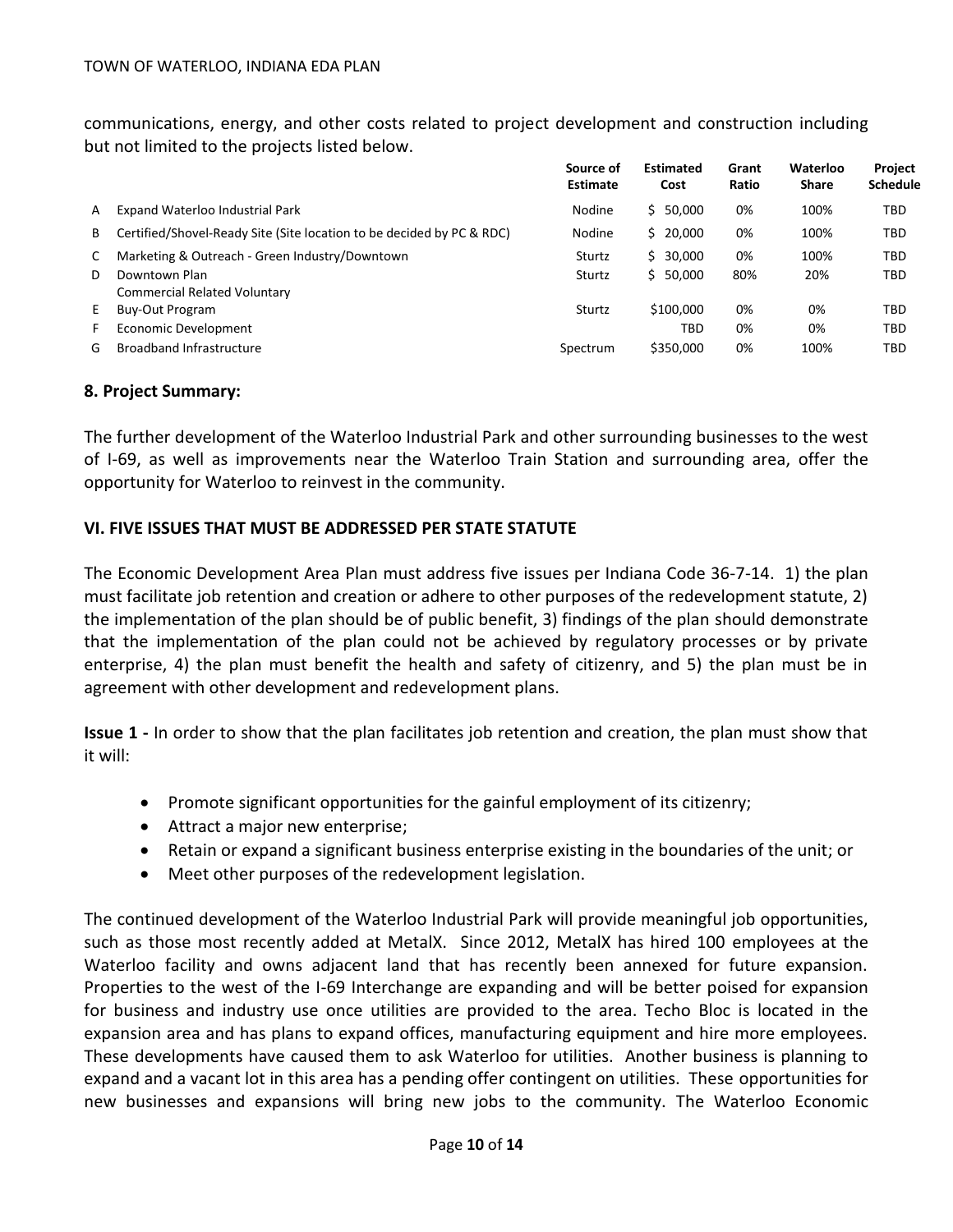Development Area Plan provides a mechanism to fund public infrastructure improvements through tax increment financing which is another purpose of the redevelopment statute.

*Finding: The Waterloo Redevelopment Commission finds that this Economic Development Plan will promote significant opportunities for the gainful employment of its citizenry, and will meet the purpose of redevelopment legislation to provide for improved public facilities.*

**Issue 2 -** The Redevelopment Commission must show that the implementation of this plan will be of public utility and benefit by using one of the following measures:

- the attraction or retention of permanent jobs;
- an increase in the property tax base, or
- improved diversity in the economic base or other similar benefits.

The continued development of the industrial park and both sides of the I-69 Interchange will help attract permanent jobs to the community and will increase the property tax base. As noted in issue 1, planned and proposed development will provide opportunity for job growth and improve properties to increase the tax base. Other capital improvements associated with the Central Business District downtown and train station revitalization efforts will improve the appeal of Waterloo as a place to work, live and play. These quality of life improvements will also assist in the attraction and retention of jobs and improved diversity in the economic base.

*Finding: The Redevelopment Commission finds that the Economic Development Plan will be of public utility and benefit in that it will result in the attraction and retention of permanent jobs, and increase the property tax base as well as provide the potential to improve diversity of the economic base.*

**Issue 3** - The Redevelopment Commission must demonstrate that one of the following tests is met in finding that the implementation of the plan cannot occur through regulatory processes or by private enterprise.

- Lack of public improvements;
- Existence of improvements or conditions that lower the value of land below that of nearby land;
- Multiple ownership of land; or
- Other similar conditions.

The Waterloo Industrial Park provides a substantial asset to the community. Its' proximity to transportation outlets provides a significant advantage of location. However, in order for this small, rural community to be in a position to advance further growth, tools such as this are needed to provide additional water, sewer and stormwater needs. The net result of the lack of sewer and water infrastructure has been to pass by this area for development. The 100 plus acre parcels east of the present Waterloo Industrial Park, and the 31 acres in the southeast corner of I-69 an U. S. 6 have been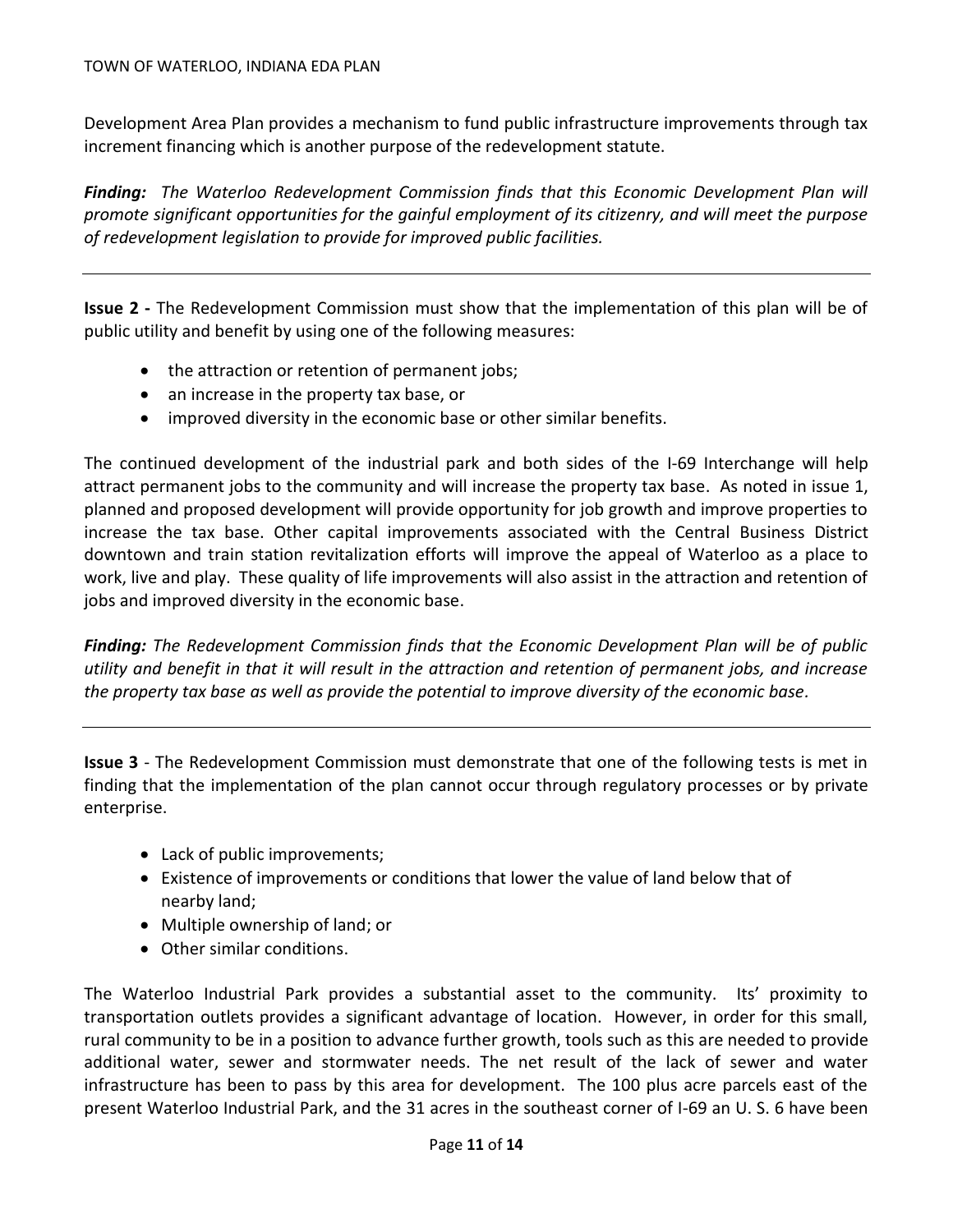on the real estate market for many years. These lands would develop with provision of adequate sewer and water service since the former is within one-half mile to one mile of I-69 and the latter is adjoining I-69. Two large distribution centers have recently located within 10 miles of Waterloo. Both passed on this location due to the lack of water and sewer, and the lack of funding to get lines built in a timely manner. Property owners have reported other lost development opportunities west of I-69 along U.S. 6 in the last 5 years due solely to the lack of available utilities.

*Finding: The Redevelopment Commission finds that the proposed improvements could not be done through regulatory processes or by ordinary operation of private enterprise due to lack of public improvements.*

**Issue 4 -** The Redevelopment Commission must demonstrate that the implementation of the plan benefits the public health and welfare of the community's citizens. The water, sanitary, and stormwater improvements will improve the performance and safety of the Waterloo system. Sanitary sewer Inflow and infiltration and stormwater projects will help the town address environmental issues presented by the combined sewer system as being mandated through an Agreed Order with the Indiana Department of Environmental Management. The addition of new customers for Waterloo utilities west of I-69 will help offset the need for rate hikes for residents. Street and pedestrian improvements will improve the safety and accessibility of freight, vehicular and pedestrian transportation throughout the EDA.

*Finding: The Redevelopment Commission finds that the improvements proposed in this plan will be of benefit to the public health and welfare to the citizens of Waterloo.*

**Issue 5** – The Redevelopment Commission must address whether the plan conforms to other development and redevelopment plans of DeKalb County.

The recently approved Future Land Use Map that is part of the *Waterloo Comprehensive Plan, 2013* shows the area to be proposed for future industrial and commercial use. Existing zoning reflects this use as heavy industry in the western portion of the EDA which includes the Industrial Park, General Business is located along U.S. 6, Central Business is located in the downtown and light industry is located along the railroad south and east of the downtown. Residential zoning currently exists along the west side of Center Street between U.S. 6 and VanVleek Street, but this area has been designated for future commercial use as neighborhood business in the comprehensive plan in complement to the future Train Station improvements.

There are many parts of the Waterloo Comprehensive Plan that relate to the improvements proposed in this plan, including references in Section 3: Land Use predicting the demand for development along I-69 and U.S. 6 in both directions of the interstate access. Section 9: Policies, Strategies and Action Plan in the Comprehensive Plan reference specific goals to "explore development of a new TIF District to include areas where assessment is anticipated to increase and projects are proposed to occur" and to "promote and market high growth areas for development."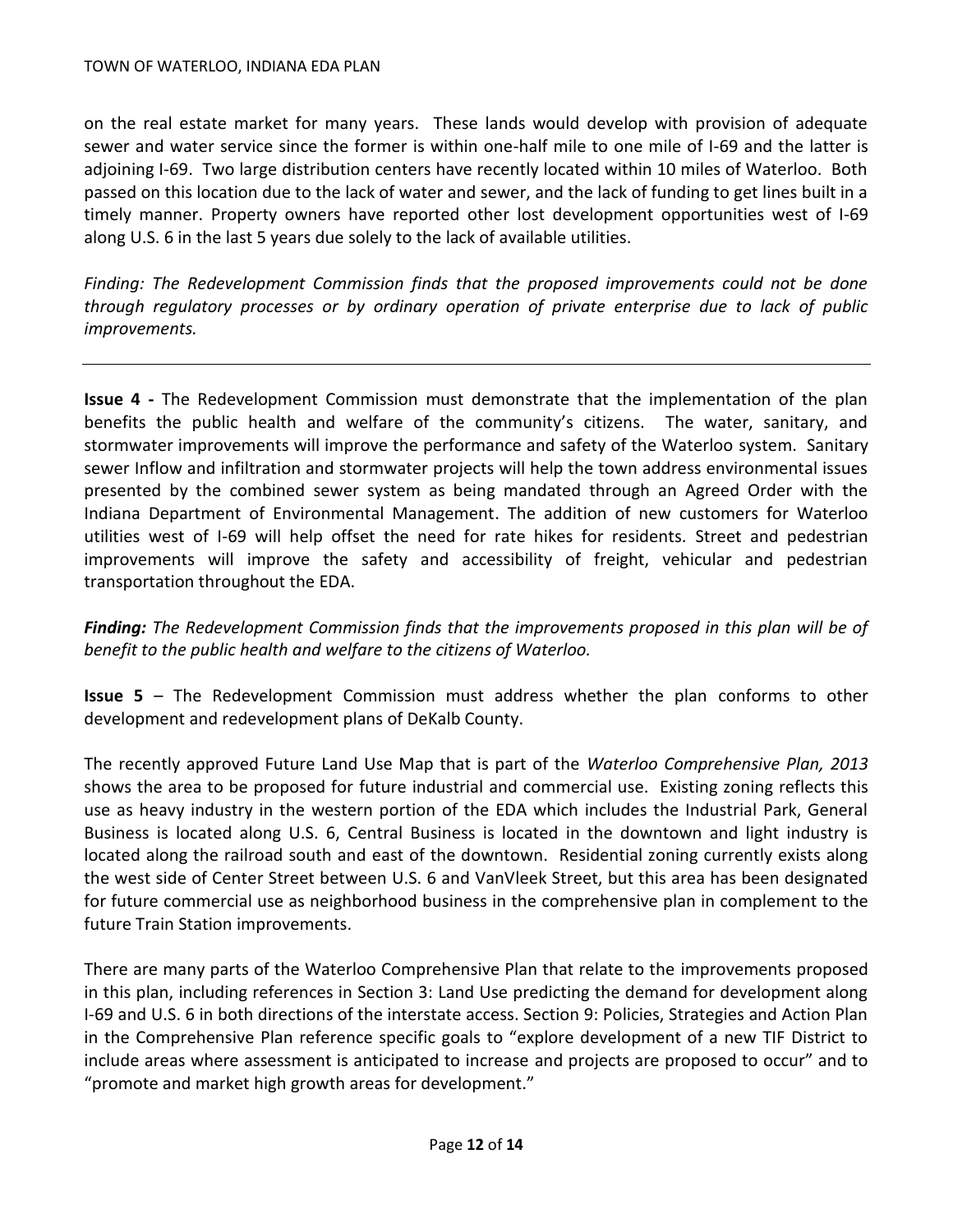*Finding: Based on the Waterloo Comprehensive Plan and current zoning, the Redevelopment Commission finds that this plan conforms to the Waterloo Comprehensive Plan.*

### **VII. ENFORCEMENT OF THE ECONOMIC DEVELOPMENT PLAN**

The Redevelopment Commission will enforce the plan in the following ways:

- 1. The Redevelopment Commission or its staff will serve notice to all affected entities involved with the issuance of permits, certificates, variances, tax allocation, or any other items impacting the use or development of property within the Economic Development Area Plan.
- 2. The Redevelopment Commission will review and approve actions listed above prior to the issuance of permits and certificates. The Commission will also be responsible for reviewing and approving the allocation of tax revenues in accordance with I.C. 36-7-14; and
- 3. This plan, its regulations, and requirements shall be in effect for a period of twenty-five (25) years from the date of adoption by a confirmatory resolution by the Waterloo Redevelopment Commission, Waterloo Plan Commission and Waterloo Town Council.